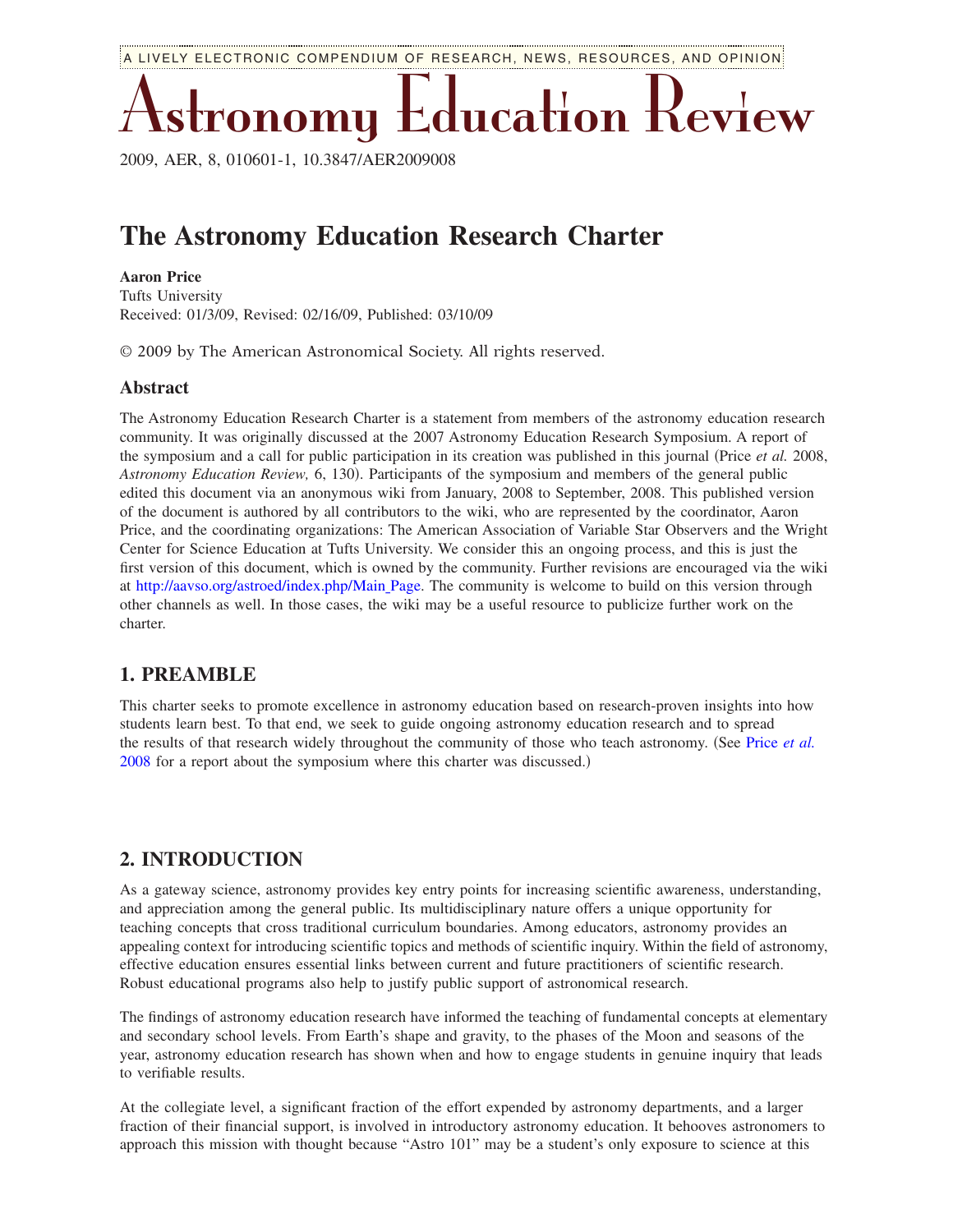level. As education research has shown, teaching by lecture is not the most effective nor efficient method by which to promote learning. We need to engage students in more meaningful ways and provide them with the best practices of the classroom.

Astronomy education research provides crucial perspectives on learning modalities and instructional methodologies in formal and informal settings. Astronomers cannot be expected to be both producers of scientific research and creators of best education practices. A new role is being defined in astronomy departments and public outreach outlets, such as planetariums and museums; this role is that of the astronomy education researcher. As students and the general public have increasing pressures put upon both their attention and their ways of acquiring information, progressive investment of time and resources in astronomy education research is needed.

# **3. RECOMMENDATIONS**

## **3.1. For Astronomers**

- Support funding for astronomy education research, and its implementation, within your organizations.
- Collaborate with astronomy education researchers and astronomy educators on research projects.
- Support the addition of astronomy education research as a component of the National Research Council Decadal Report.

## **3.2. For Astronomy Educators**

- Keep up-to-date on the latest in astronomy education research, and apply it to your instruction.
- Share best practices with colleagues through astronomy education research publications and presentations.
- Collaborate with astronomy education researchers on research projects.
- Be a resource to your astronomy colleagues regarding new findings in astronomy education research.

## **3.3. For Astronomy Education Researchers**

- Publish results in peer-reviewed journals and present them at both astronomical and educational venues.
- Submit paper citations to appropriate professional citation databases within the fields of both astronomy and education research.
- Use the research methodology (qualitative, quantitative, or both) that provides the right balance of depth and breadth of data to answer your research question ([Johnson 2004](#page-2-1)).
- Use appropriate sample populations that are culturally and demographically representative of the target audience for the research ([Lee 2003](#page-2-2)).
- Follow ethical and legal guidelines when working with human subjects (see [Brogt](#page-2-3) *et al.* 2008 for a summary).
- Be rigorous concerning validity and reliability—Anecdotal and self reported measures should be used only as starting points leading to more rigorous research methodology [see Volume 36, Issue 8 of *Educational Researcher* (2007) for an in-depth, contemporary discussion].
- Be strategic in your areas of research (e.g., more research is needed in the fields of informal education and professional development as well as learning studies on how best to teach high school students about the structure and evolution of stars, galaxies, and the universe).
- Be familiar with the research literature inside and outside the Astronomy Education Review (AER) that underpins your study and provide adequate citations to that literature—try not to reinvent the wheel.
- Increase the use of longitudinal studies.
- Report null results of well-designed studies.

# **3.4. For Museums and Public Outreach Organizations**

- Ensure that programs and exhibits are subject to formative and summative assessment.
- Reward education and public outreach specialists for participation in education research venues, such as presentations at astronomy education meetings and publications in journals.

# **3.5. For Professional Societies and Funding Agencies**

• Recognize research activity by astronomy education researchers as professional activity that has the same merit and contribution as astrophysics research.